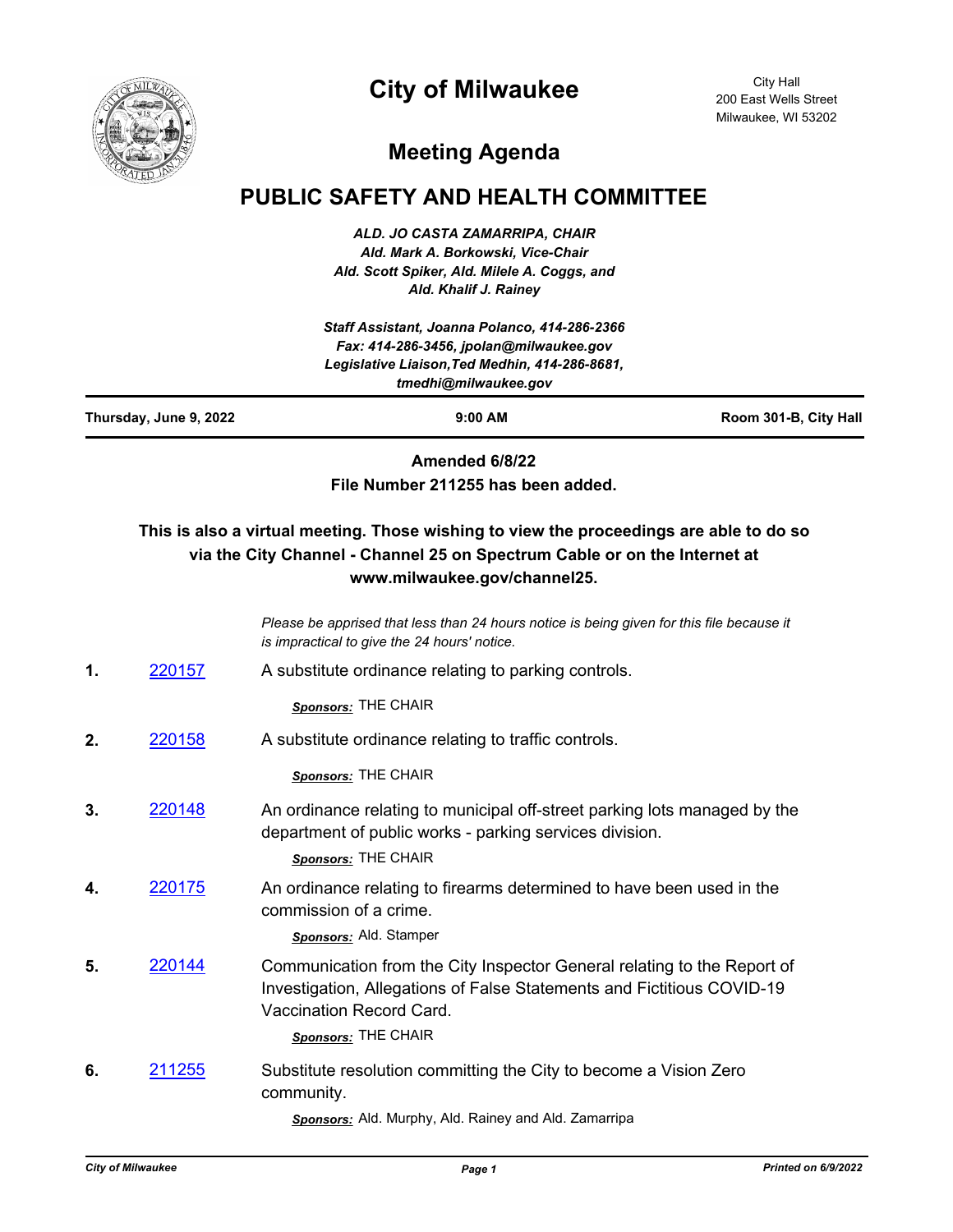| 7.  | 220147 | Substitute resolution authorizing the Fire and Police Commission to sign<br>the Participation Agreement between the City of Milwaukee, AT&T, and the<br>State of Wisconsin to allow a site survey to be completed to facilitate<br>connection to the State Emergency Services IP Network (ESInet).<br>Sponsors: THE CHAIR                                                                                                                                                                                                                                                                          |
|-----|--------|----------------------------------------------------------------------------------------------------------------------------------------------------------------------------------------------------------------------------------------------------------------------------------------------------------------------------------------------------------------------------------------------------------------------------------------------------------------------------------------------------------------------------------------------------------------------------------------------------|
| 8.  | 211615 | Substitute resolution authorizing the Milwaukee Fire Department to enter<br>into a Memorandum of Understanding with The U.S. Department of Health<br>and Human Services (HHS), Centers for Disease Control and Prevention<br>(CDC), National Institute for Occupational Safety and Health (NIOSH) and<br>the International Public Safety Data Institute (IPSDI) for their involvement in<br>a study by NIOSH seeking to obtain data that will provide information<br>regarding firefighters and emergency medical services (EMS) workers'<br>occupational hazard exposures.<br>Sponsors: THE CHAIR |
| 9.  | 220154 | Resolution relating to the retention of a consultant to assist the Community<br>Collaborative Commission in the design, conduct and analysis of a<br>community survey.<br>Sponsors: THE CHAIR                                                                                                                                                                                                                                                                                                                                                                                                      |
| 10. | 200043 | Communication from the Milwaukee Health Department providing an<br>update on its efforts responding to the COVID-19 pandemic.<br>Sponsors: Ald. Dimitrijevic                                                                                                                                                                                                                                                                                                                                                                                                                                       |
| 11. | 220182 | Resolution authorizing the Commissioner of Health to enter into a local<br>agent agreement with the Wisconsin Department of Safety and<br>Professional Services for the licensing and inspection of tattoo and body<br>art establishments<br>Sponsors: THE CHAIR                                                                                                                                                                                                                                                                                                                                   |

**This meeting will be webcast live at www.milwaukee.gov/channel25.**